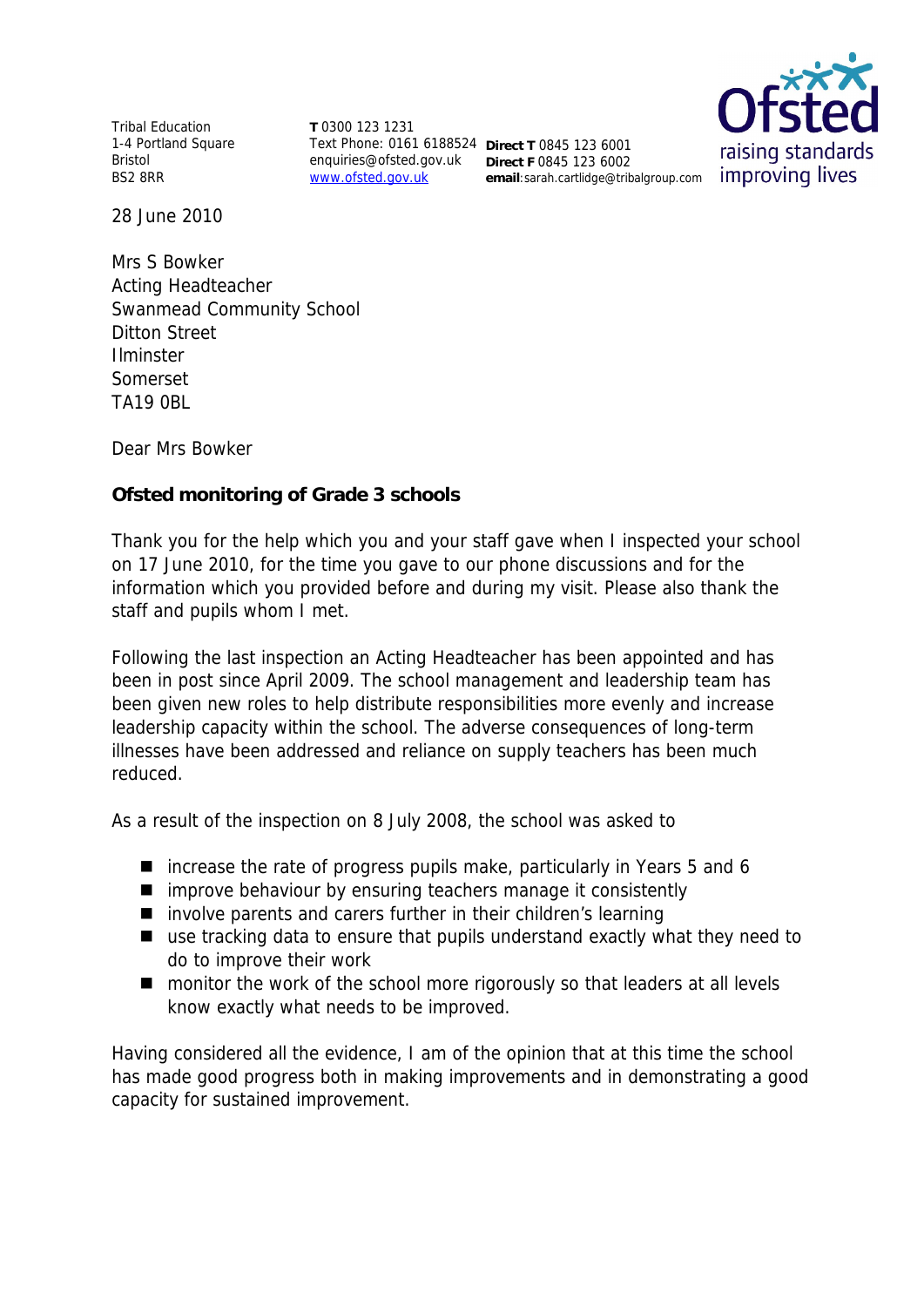

The 2009 mathematics national test results at the end of Year 6 were below average and indicated low levels of progress. Since the inspection, pupils are making better progress as a result of improvements the school has made to teaching and learning. This is most evident in Years 5 and 6 in English and mathematics where pupils are now making good progress. Pupils spoke very positively about the level of challenge they experience in lessons. This is because teachers are paying much more attention to enabling them to reach the highest level, particularly in English and mathematics. The school is much more accurately assessing pupil progress. Good support is provided for those pupils in danger of falling behind. Pupils with special educational needs and/or disabilities make good progress.

The Acting Headteacher ensures that the school's plans communicate a clear set of priorities and high ambition. Pupils' progress is now reviewed more regularly and steps are being taken to ensure teacher assessments are reliable. Good partnership work with the local first school has resulted in a smoother transition for pupils to Swanmead so that pupils make faster progress than before. Assessment information is analysed increasingly well, for instance to regularly check the school is on course to reach its targets. Crucially, this information is being used to hold teachers to account for the progress their pupils make. The school's senior management and leadership team are ensuring that the enthusiasm of staff is well directed towards improvement.

The emphasis on increased accountability has been matched by the development of improved approaches to learning and the management of behaviour in lessons. The results of this were apparent in the lessons observed during the visit. Lessons include succinct learning objectives. Teachers link these directly to pupils' targets using criteria that are sometimes generated by the pupils. Teachers apply the school's behaviour policy consistently and in lessons observed the techniques used were successful in keeping pupils engaged productively in their work.

Teachers are now using assessment to design activities for different ability groups. Teachers regularly review learning as the lesson develops in order to check on pupils' understanding and further clarify the required outcomes. In the more effective lessons teachers are targeting questions on specific groups of learners and have adopted strategies that require all pupils to consider their responses. Evidence was seen of teachers modifying plans in lessons in the light of pupils' responses. Teachers are sensitively recognising that pupils have covered some topics previously and take account of this in their teaching.

Pupils' work is regularly marked and good comments to help pupils improve are included. These comments link to individual targets and teachers ensure pupils respond to these suggestions. The levels pupils are expected to attain are stated in